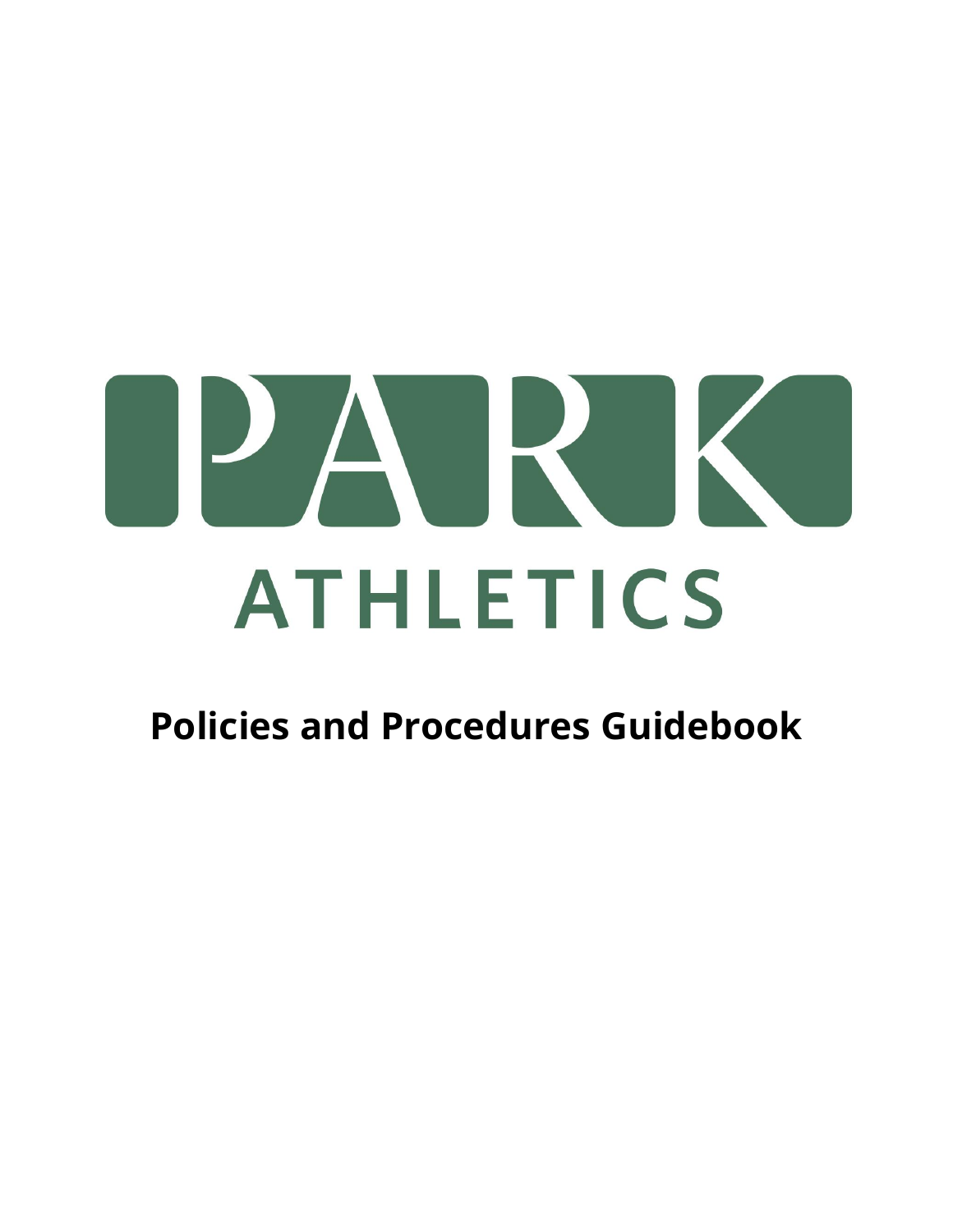#### **Introduction**

The Park School after-school athletic program is broken into two distinct yet connected components. The first piece is an introductory, intramural program for fourth grade students which takes place two afternoons a week. The second part is an interscholastic, competitive program for fifth through eighth graders which meets four times per week. Students are not required to participate in either of these programs, but once they choose to do so, they are expected to meet the requisite commitments. This handbook is designed to help students and parents become more familiar with Park's Athletics Department and program.

#### **Philosophy**

Although the Lower and Upper Division programs differ in both scope and intensity, we feel they are age appropriate and fit well within the mission of The Park School. Park's goal for "educational athletics" is to offer an inclusive program where students learn about the value of being part of a team and how they, as individuals, can work hard to make that team better. The athletic program strives to instill a strong sense of personal responsibility, resilience, respect, and gratitude in all of our students. Although our coaches care about winning, we are more interested in the development of our athletes and helping them learn to be good people than the result of individual contests. Park enjoys many wonderful rivalries and participates in competitive tournaments and games so that our athletes experience healthy competition. Our strongest emphasis is placed on sportsmanship and all that it encompasses. Respect for one's school, teammates, coaches, opponents, officials, and spectators is most important in enjoying athletics and understanding its value.

#### **Athletic Offerings**

Volleyball

| 4<br>Grade |  |
|------------|--|
|------------|--|

| Fall                 | Winter     | <b>Spring</b>          |
|----------------------|------------|------------------------|
| Soccer               | Basketball | Lacrosse               |
| Field Hockey         | Wrestling  | Softball               |
| Grades $5 - 8$       |            |                        |
| Fall                 | Winter     | <b>Spring</b>          |
| Soccer               | Basketball | Lacrosse               |
| Field Hockey         | Ice Hockey | <b>Track and Field</b> |
| <b>Cross Country</b> | Wrestling  | Softball               |

Flag Football Yoga/Dance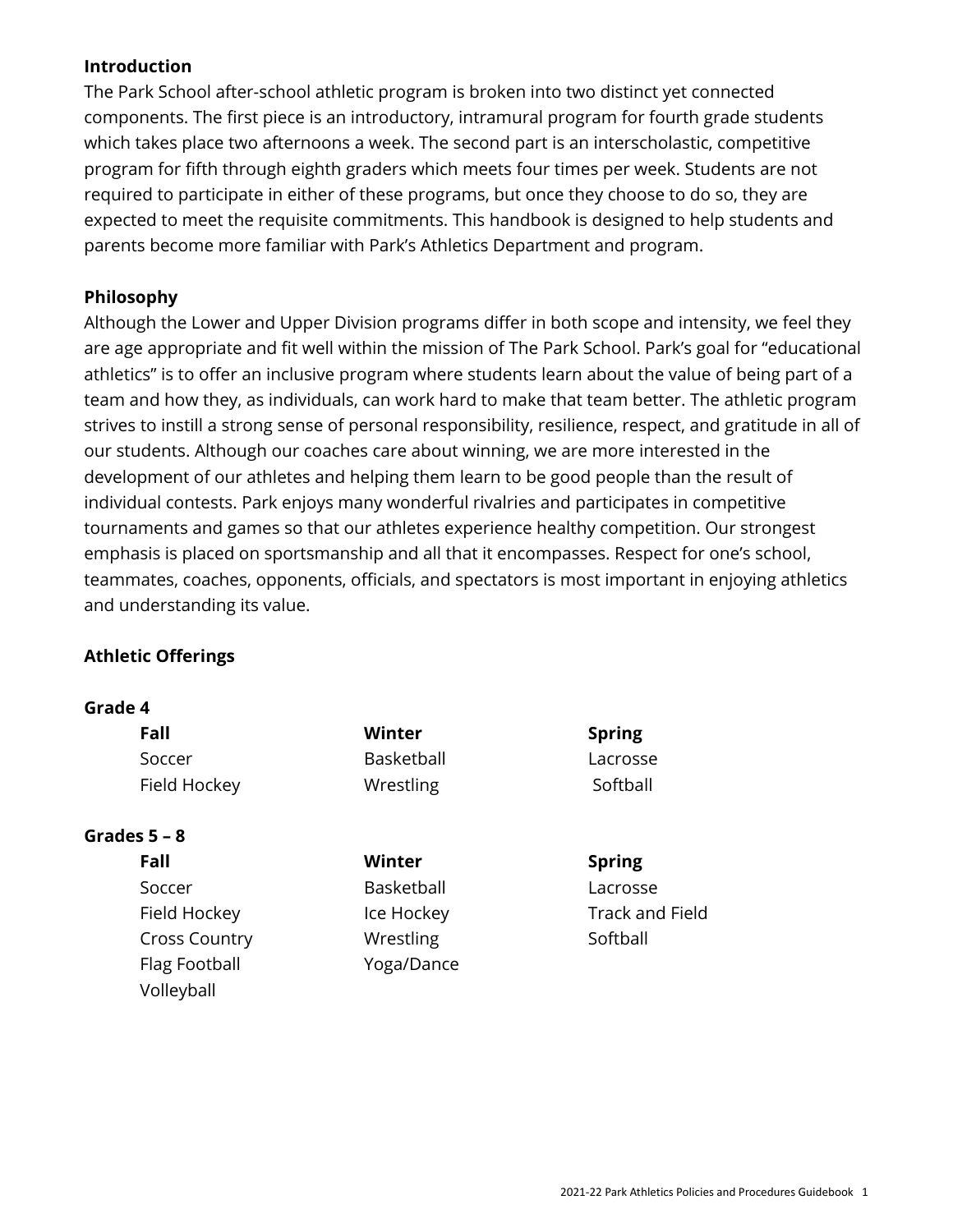# **Health, Safety and Medical Information**

**Each fall, all Park School students must complete and return the School's health and emergency contact form as well as provide a physical form signed by a physician. Students will not be allowed to participate in after-school sports contests until these documents are submitted**. The doctor's physical form must be completed within one year of the participating season's start. If the physical form expires during the season, the student will become ineligible to play in games until a new physical form is turned in to the School's Health Office. The Park School employs an athletic trainer from 2:30 p.m. to 5 p.m. when athletes are in season. The Athletic Trainer is the first responder for all injuries and emergencies involving athletes and will contact parents directly whenever necessary. If an athlete is injured he/she should see the Athletic Trainer immediately. The Athletic Trainer, in conjunction with a student's doctor (if seen) will decide when the athlete can return to play. **When an athlete sees a physician due to an injury (whether it occurred at school or not) that physician must provide a return-to-play protocol to the Athletic Trainer. Without this doctor's note, the athlete will not be allowed back to participate in Park School athletic practices or games.** All of Park's coaches are trained in CPR and First Aid and are also able to administer initial first aid care in the event of an accident or injury.

An injured athlete is expected to attend all team functions to the best of their ability. It is our contention that one can still learn from the sidelines. If a student is unable to participate in their daily class schedule (including physical education) then it is assumed that they are unable to participate in after-school athletics.

Students in Grades 6 and 8 will take the ImPACT Concussion Baseline test before the fall season begins. Parents/guardians who prefer their students NOT take the test should notify the Director of Athletics.

# **Team Placement**

Students new to after-school activities can choose to experience a few days "trial period" to evaluate different sport options. This is more common for our youngest and new students. A final decision on participation in the activity must be made before team placements are finalized.

At the start of each sports season, as necessary, there will be days set aside for the evaluation and placement of athletes on specific teams. Whenever possible, we build teams for fifth and/or sixth graders only. Individual decisions for athletes in Grades 5-8 are made based on age, athletic ability, sport specific experience, and physical and emotional readiness. The intent is to allow athletes to develop similarly, participate confidently, and earn meaningful playing time. At the end of the evaluation process, coaches will meet privately with each individual athlete for an evaluation and subsequent team assignment. **Once these decisions are made, athletes are expected to honor their commitment to their assigned team and are not allowed to change sports or activities.**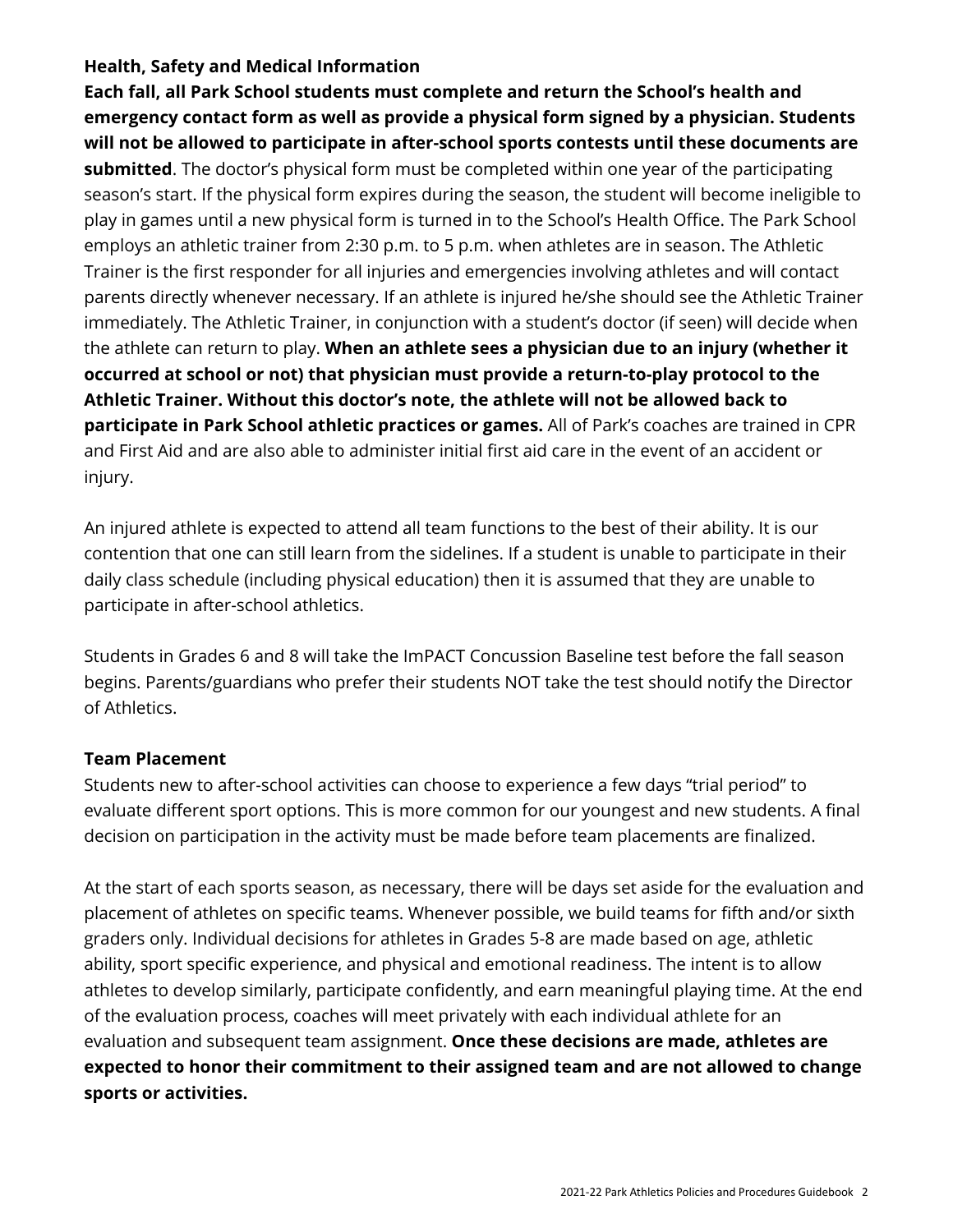# **Attendance and Playing Time**

The athletics program strives to teach personal responsibility. Learning to uphold one's commitments is paramount to our program. Attendance at all practices, games, meetings, and weekend tournaments is required. A written note or email from a parent prior to the event is necessary to excuse all athletes from these commitments. Sub-varsity athletes who attend practice regularly can expect equal playing time in games. Varsity athletes in good standing can expect some playing time in every game, but equal playing time is not guaranteed. Athletes with unexcused absences prior to a game should expect to forfeit playing time for each absence. **If an athlete accumulates three unexcused absences during the same season, a meeting with the parents and coaches will be scheduled to determine the athlete's future status on the team.**

When an athlete is excused from participating in Physical Education (PE) class due to injury or illness, it is assumed that they are also unable to participate in after-school sports. In these cases, we expect that the athlete will still attend the practice or game and observe from the sideline if physically able. Athletes who suffer a season ending injury should still consider themselves members of their teams, and coaches will help them to find meaningful ways to stay involved.

# **Park's Coaches**

Whenever possible, Park's coaches are members of the School's full time faculty and staff. It is important for our coaches to know and understand both the School's philosophy and culture as well as its students. It is also important for students to see and know their teachers in environments other than the classroom. When a qualified faculty or staff person cannot be found to lead a team, the Director of Athletics and Head of School will hire an adult from outside the School community. Parents or guardians of current students will not be hired to coach Park teams unless they are also full-time members of the faculty or staff.

#### **Student Responsibilities**

*Uniforms and equipment:* Team uniforms and other equipment are issued to students at the beginning of each season. Athletes are then responsible for keeping them clean and in good condition. These uniforms and equipment must be returned as soon as possible after the team's final contest. Uniforms that are damaged during regular game play will be repaired or replaced by the School, but uniforms lost or damaged by other means are the athlete's responsibility. Uniforms are to be worn for interscholastic contests only and should not be worn for practices or physical education classes. **If an athlete does not have their complete uniform for a game, they cannot play.** This can be a challenge for middle school athletes and is one of the ways in which student athletes learn to be responsible for themselves and to be positive members of their team.

*Behavior:* Park School athletes are ambassadors for our school. Their behavior on buses, in locker rooms, and on the campuses of other schools should reflect that role. Students who do not represent themselves and their school appropriately will not be allowed to remain on a Park School team.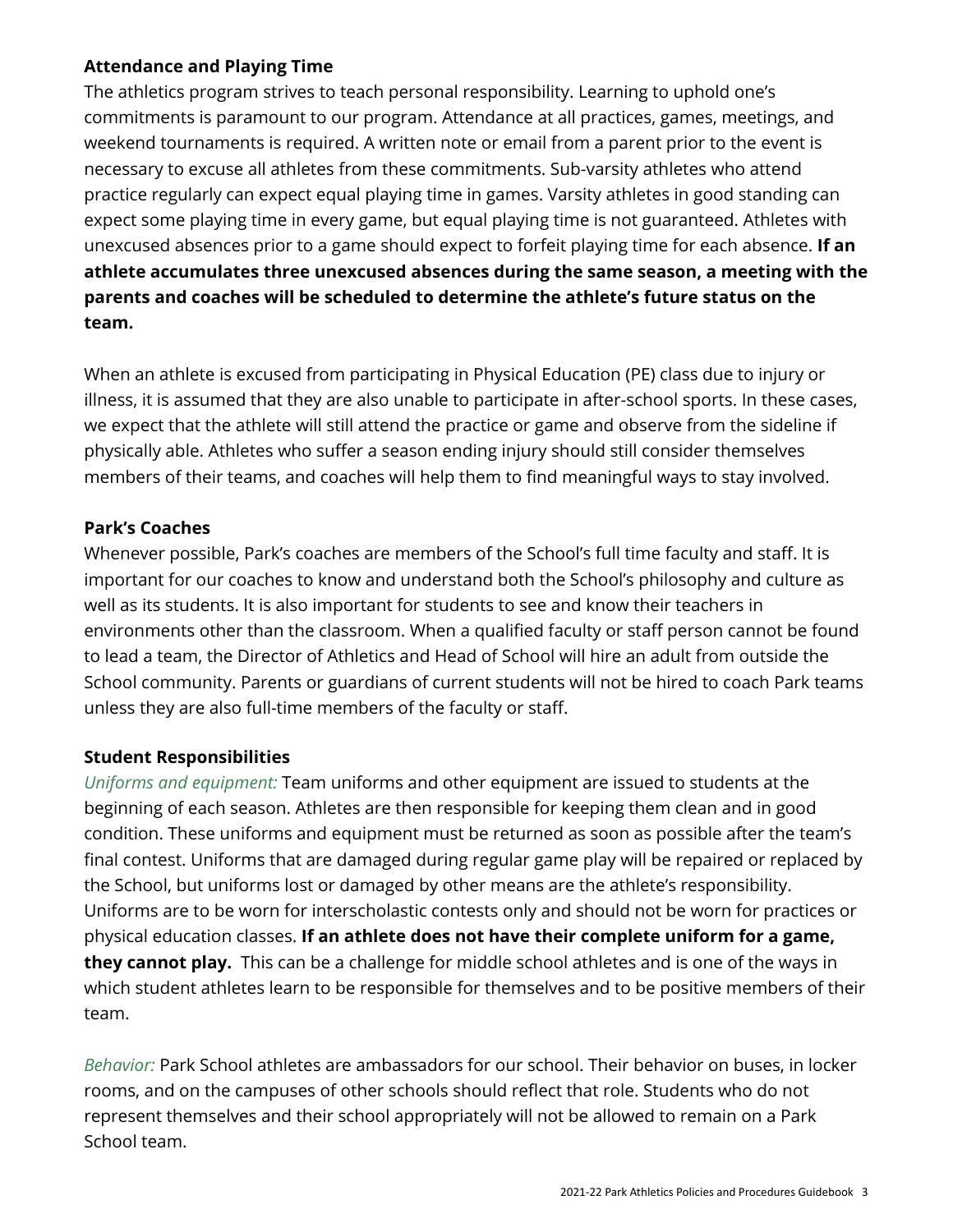*Player Contract:* Athletes will be given a **player [agreement](https://drive.google.com/file/d/1FJX7Xtqdzuwh7SUqe9gqPPT2_9j2hYo6/view?usp=sharing)** by their coach at the start of each season. This contract outlines expectations for both students and coaches. Athletes and their parents are expected to read the contract, sign and return it to the coach before the first game. Athletes who have not turned in a signed contract, are not eligible to play in games.

# **Locks and Locker Room**

At the beginning of each year all students in Grades 5-8 will be assigned a lock and locker to keep their personal belongings safe. Coaches will teach the children how to use a combination lock but if students prefer to use their own lock from home they may do so. We require that the code to personal locks be shared with the PE Department. Students are expected to keep their belongings safely locked in their lockers. The gymnasiums and locker rooms are used by outside groups in the evenings all year long. Please remember that our locker rooms are not private spaces and the Athletics Department cannot be responsible for belongings that are not locked up properly

# **Facilities Information**

*Outside usage:* The Park School athletics facilities are spaces used commonly with the Physical Education Department and include playing fields, gymnasiums, locker rooms, equipment, and storage closets. Park's playing fields can only be used by Brookline youth sports groups in the afternoons beginning at 4:45 p.m. These groups gain access to our fields by contacting the Director of Athletics on a first-come-first-served basis. Priority, though, is given to Park School parents or guardians who serve as coaches of these youth teams. The Upper North Field is not generally used by outside groups, as it is our field hockey field. We are concerned that overuse of this field will cause it to become dangerous for this sport. Use of other facilities including gymnasiums, the theater, and classrooms is managed by the Assistant Director of External Programs and in most cases will entail a rental fee and proof of insurance.

#### **Practice Information**

*Grade 4* practices run from 3:15 to 4:30 p.m., two days per week. Girls play on Mondays and Thursdays. Boys play on Wednesdays and Fridays.

*Upper Division* practices run from 3:15 to 4:30 p.m. except on early dismissal days in the fall and spring. The winter season is more complicated due to court space and ice times; therefore the winter practice schedule is distributed at the beginning of the winter season. Practice times and game information are listed on the Park website. Please confirm this information often. Schedule changes do occur!

#### **Away Game Information**

Bus departure and return times are listed on the Park School website and families should confirm this information regularly. Directions to our competitor schools are also listed on the Park website.

After the game is completed, athletes will return to school on the team bus or go home with their parents or guardians. **Athletes who wish to depart from an away game with anyone other**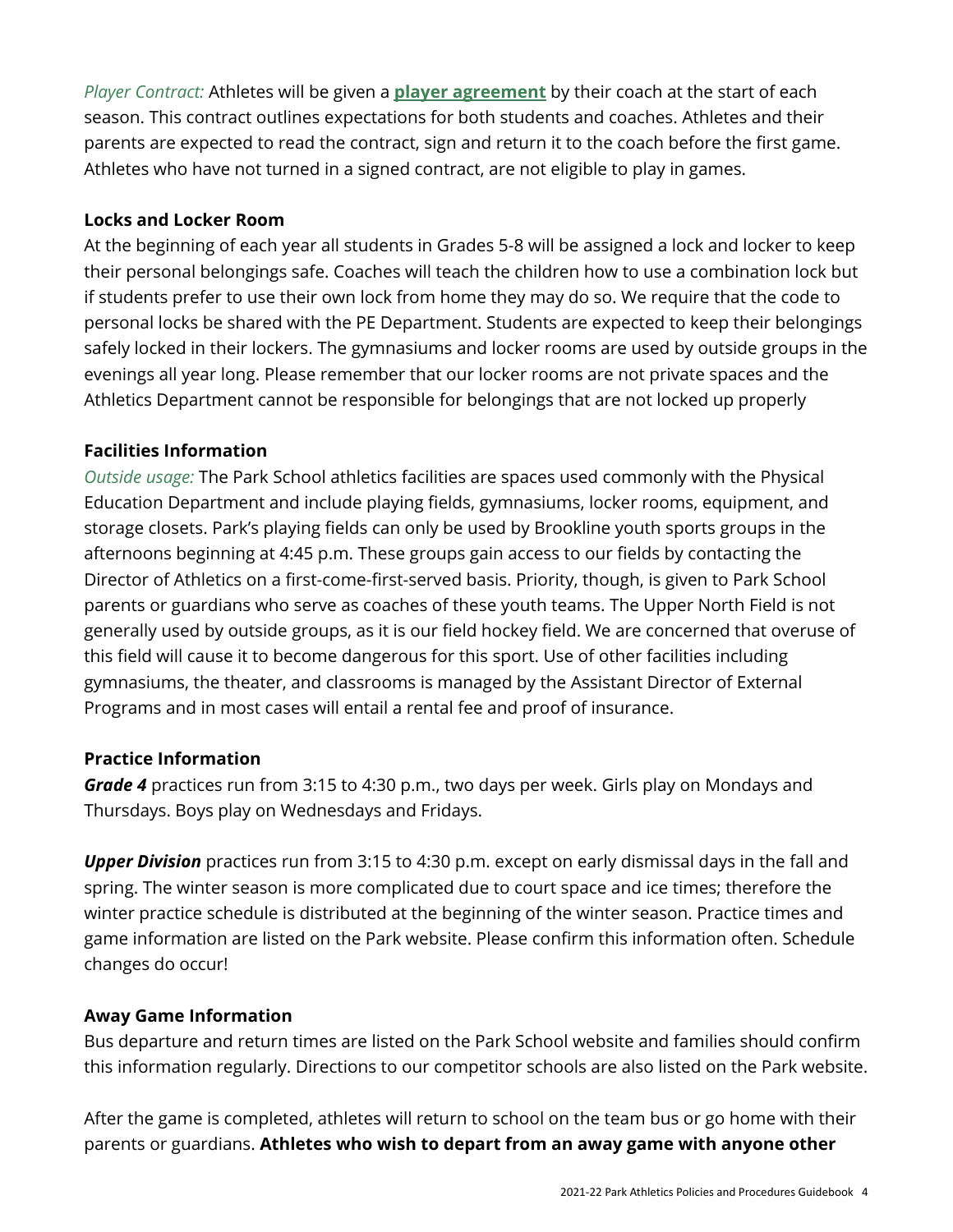**than their own parent or guardian must provide written permission from a parent or guardian prior to the bus's initial departure from Park. Without this written permission, students will be required to return on the bus. Students will not be released to Uber, Lyft or taxi drivers.** Return times are listed on the Park website and coaches expect students to be collected soon after the bus returns to school. Coaches will remain with their athletes until they are collected. Students whose rides are repeatedly late may be prohibited from participating in away contests.

# **Practice/Game Cancellations and Snow Days**

From time to time it is necessary to cancel athletics games and/or practices. In most cases this is due to inclement weather and/or unsafe playing conditions. On these occasions the Athletics Department staff will post the information on The Park School website and notify parents and guardians via email if possible. Unless instructed otherwise please assume that athletes will remain at school until 4:30 p.m. for a practice, team meeting, or study hall in lieu of the competition. When school is cancelled due to inclement weather, all practices and games are cancelled as well.

# **Behavioral Guidelines for Parents, Guardians, Athletes, and Coaches**

We hope and expect that families will be involved with and supportive of their children's athletics endeavors. Should parents or guardians have any questions or concerns about how their children are experiencing the season, they should contact the coach for a meeting. Parents and guardians should not approach coaches during games to inquire about playing time or appropriate positions for their child and should not speak with others about the ability of participating athletes (either Park students or our opponents) or officials within earshot of other spectators. Like coaches and teachers, family members are role models for our young athletes and must be sensitive about the image they portray. Parents and guardians must refrain from coaching their children from the sidelines because it causes confusion, mixed messages, and frustration for players, coaches, and other parents.

Families can be most helpful by enabling their child to attend as many practices and games as possible. Honoring commitments is a valuable lesson we teach through athletics. Medical appointments and other potential conflicts should be scheduled on off days.

The New England Prep School Athletic Council (NEPSAC) provides valuable guidelines for athletes' proper conduct and sportsmanship, as well as guidelines for spectators. The Park School fully supports these guidelines: